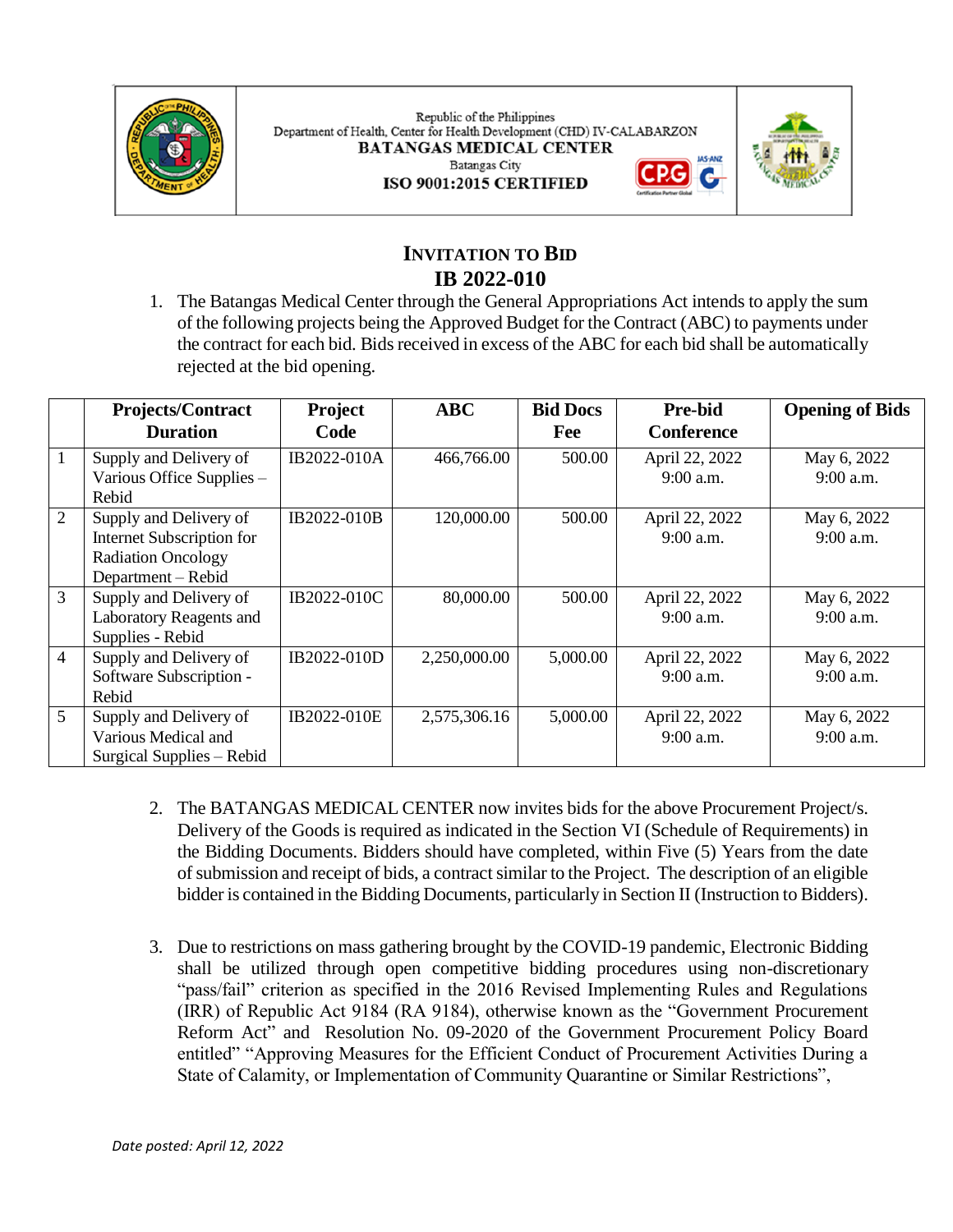Bidding is restricted to Filipino citizen/s sole proprietorships, partnerships, or organizations with at least sixty percent (60%) interest or outstanding capital stock belonging to citizens of the Philippines, and to citizens or organizations of a country the laws or regulations of which grant similar rights or privileges to Filipino citizens, pursuant to RA No. 5183.

- 4. Prospective Bidders may obtain further information from Batangas Medical Center and inspect the Bidding Documents at the address given below from 8:00 a.m. to 5:00 p.m. Mondays to Fridays.
- 5. A complete set of Bidding Documents may be acquired by interested bidders through electronic process on April 13, 2022 to May 6, 2022. Only bidders who paid the applicable fee for the Bid Document and who submitted proof of payment shall be allowed to participate in the e-bidding and submit the bidpursuant to the latest Guidelines issued by the GPPB and upon specific instruction of the Procuring Entity, in the amount stated at the table above.

It may also be downloaded free of charge from the website of the Procuring Entity provided that bidders shall pay the applicable fee for the Bidding Documents not later than the submission of their bids.

6. The Batangas Medical Center will hold a Pre-Bid Conference on April 22, 2022 9:00 a.m. via zoom portal.

Meeting ID: 890 4937 7090 Passcode: 046515

- 7. Bids must be duly received by the BAC Secretariat at the electronic portal to be given before the scheduled bid opening stated above.
- 8. All bids must be accompanied by a Bid Securing Declaration or any form of bid security in any of the acceptable forms and in the amount stipulated in ITB Clause 14.
- 9. Bid Opening shall be on May 6, 2022 9:00 a.m. via ZOOM portal. Bids will be opened in the presence of the bidders' representatives who will be given the link to the portal once proof of payment have been submitted. Late Bids shall not be accepted.
- 10. The Batangas Medical Center reserves the right to reject any and all bids, declare a failure of bidding, or not award the contract at any time prior to contract award in accordance with Section 35.6 and 41 of the 2016 revised IRR of RA 9184, without thereby incurring any liability to the affected bidder or bidders.
- 11. For further information, please refer to: *HBAC Secretariat Batangas Medical Center Kumintang Ibaba, Batangas City Tel. Nos. (043) 723-6176 / (043) 740-8303 to 8307 local 1129 [bac@batmc.doh.gov.ph](mailto:bac@batmc.doh.gov.ph)*

## (SGD.)MERLITA G. PUBLICO, MD, MHA, FPAFP HBAC Chairman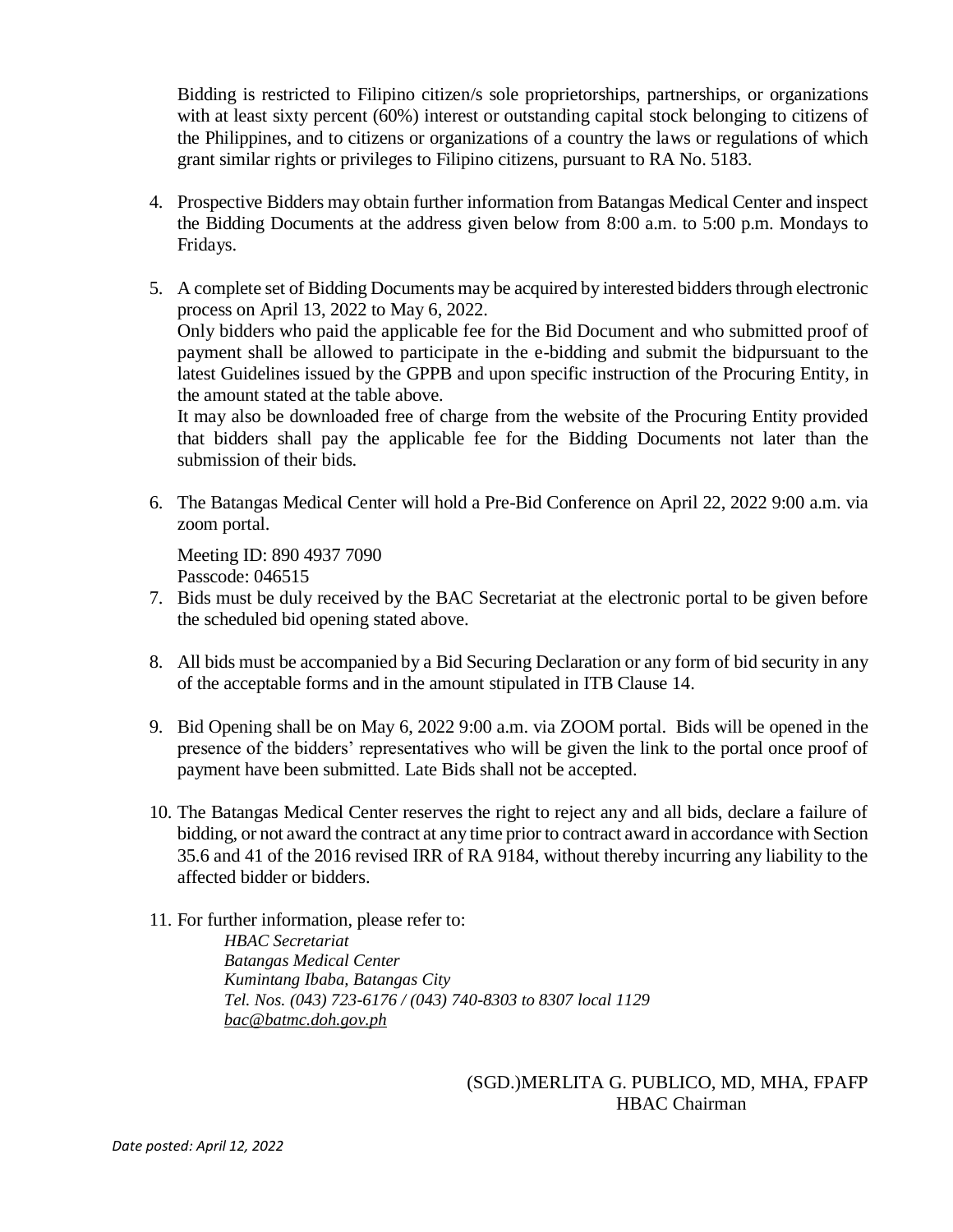### **REMINDERS FOR ONLINE BIDDERS**

#### **PREBID CONFERENCE**

1. The Batangas Medical Center will hold a Pre-Bid Conference on April 22, 2022 9:00 a.m. via zoom portal.

Meeting ID: 890 4937 7090 Passcode: 046415

- 2. Interested parties may pre-register before the said date through this link <https://forms.gle/cKF9Wv9CNQGJX76T9> and meeting invitation shall be sent to your registered email address otherwise wait for the meeting invitation to be posted in BatMC's official website and social media pages or contact our BAC Secretariat for details.
- 3. Please click the link to the attendance registry at the Zoom waiting room on the day of the actual conference to document your presence in the said event. Certificate of Attendance shall be on a per request basis however, we cannot provide such certificate if you did not log in the registry.
- 4. Please be advised that the pre-bid conference shall be audio and video recorded, and stored as part of the documentation process of the Batangas Medical Center. Hence, your attendance to the event shall indicate your explicit consent on the recording of your image and voice, collection and processing of your personal data as disclosed and captured during the event. Rest assured that processing of data is done solely for legal purposes and in compliance with the Government Procurement Reform Act.

## **SUBMISSION OF BID DOCUMENTS**

The Batangas Medical Center will only accept bid documents submitted electronically to the designated Google Form link to be given upon showing of proof of payment before the opening date of the bids. Bidders are required to show proof of payment submitted to **[bac@batmc.doh.gov.ph](mailto:bac@batmc.doh.gov.ph)**before it will be given the link for submission of bid documents.

Payment can be made by paying directly to the cashier of the Procuring Entity or through bank transfer at: **Bank Name: Land Bank of the Philippines, Account Name: Batangas Medical Center, Account Number: 0302 1161 99**. Either way, proof of receipt must be emailed to the aforementioned address to be given the link for submission of bids.

- 1. Bidders must submit 3 files
	- a. Copy of Official Receipt
	- b. Eligibility/Technical File
	- c. Financial File
- 2. Documents must be continuous scan or multiple pages in one PDF file. Include table of contents in the front page to facilitate for quick search of the document.